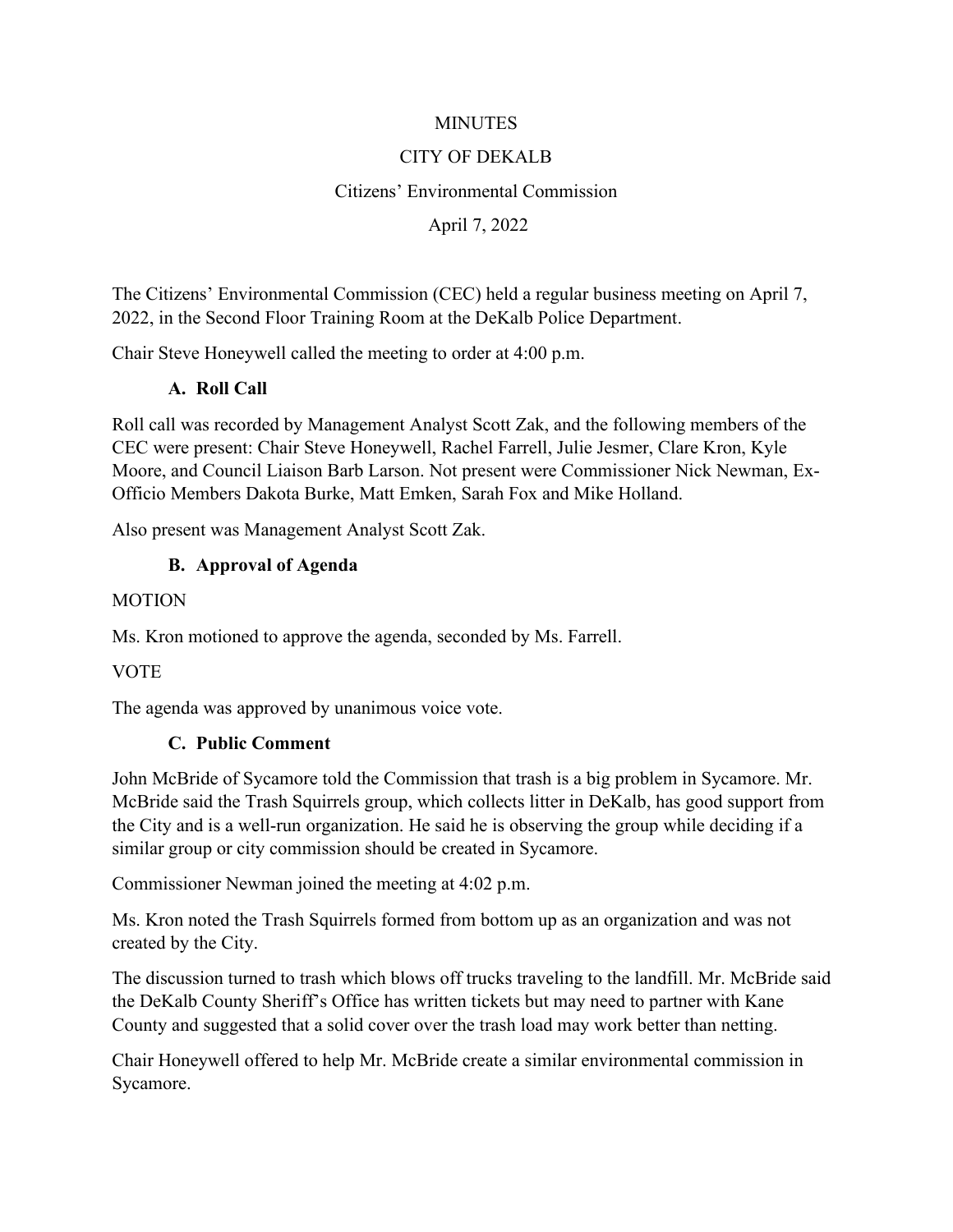# **D. Approval of Minutes**

# **1. Regular Monthly Meeting Minutes of March 3, 2022**

## **MOTION**

Ms. Jesmer motioned to approve the minutes, seconded by Ms. Kron.

## **VOTE**

The minutes were approved by a unanimous voice vote.

## **E. Commission Reports 1. DeKalb County Health Department**

With Ex-Officio Member Burke absent, Chair Honeywell read Ms. Burke's report. The DeKalb County Health Department will hold textile/clothing, electronics and aerosol product collections on June 25 and September 24 and a household hazardous waste collection on June 4. All collections will be at the DeKalb Taylor Municipal Airport from 9 a.m. to noon.

The Health Department has published its annual solid waste report. It shows 19 percent of waste was diverted from the landfill in 2021, a slight decrease from the previous year. The rural recycling sites in Genoa and Somonauk have been renewed, while a goal for 2022 is to create a rural recycling site for DeKalb, ideally near the NIU campus/apartment area. The report will be published on the County's website.

## **2. DeKalb Park District**

With Ex-Officio Member Emken absent, Chair Honeywell read Mr. Emken's report. The Park District will be teaming up with NIU, the City, the Kishwaukee Water Reclamation District and the Trash Squirrels as part of the communitywide clean-up on April 22. Work on a landscape project at the Ellwood Museum is expected to begin by the end of the month and will include rain and butterfly gardens.

Volunteers are being sought to weed the flower beds at parks. Commissioners discussed the parks at which they would like to volunteer. Ms. Farrell and Ms. Jesmer volunteered for Oakland Park, Ms. Kron and Mr. Moore volunteered for Overlook Pointe and Mr. Honeywell and Mr. Newman volunteered for Mason-Larson Park. Chair Honeywell will distribute a schedule next month.

## **3. Kishwaukee Water Reclamation District**

With Ex-Officio Member Holland absent, no report was given.

# **4. Northern Illinois University**

With Ex-Officio Member Fox absent, Chair Honeywell read Ms. Fox's report. Ms. Fox discussed the idea of extending Metra to DeKalb with the Law School, and there was interest. She suggested the University may be a good place to start the initiative. Chair Honeywell agreed, noting the University may already have information. Alderwoman Larson said bringing the issue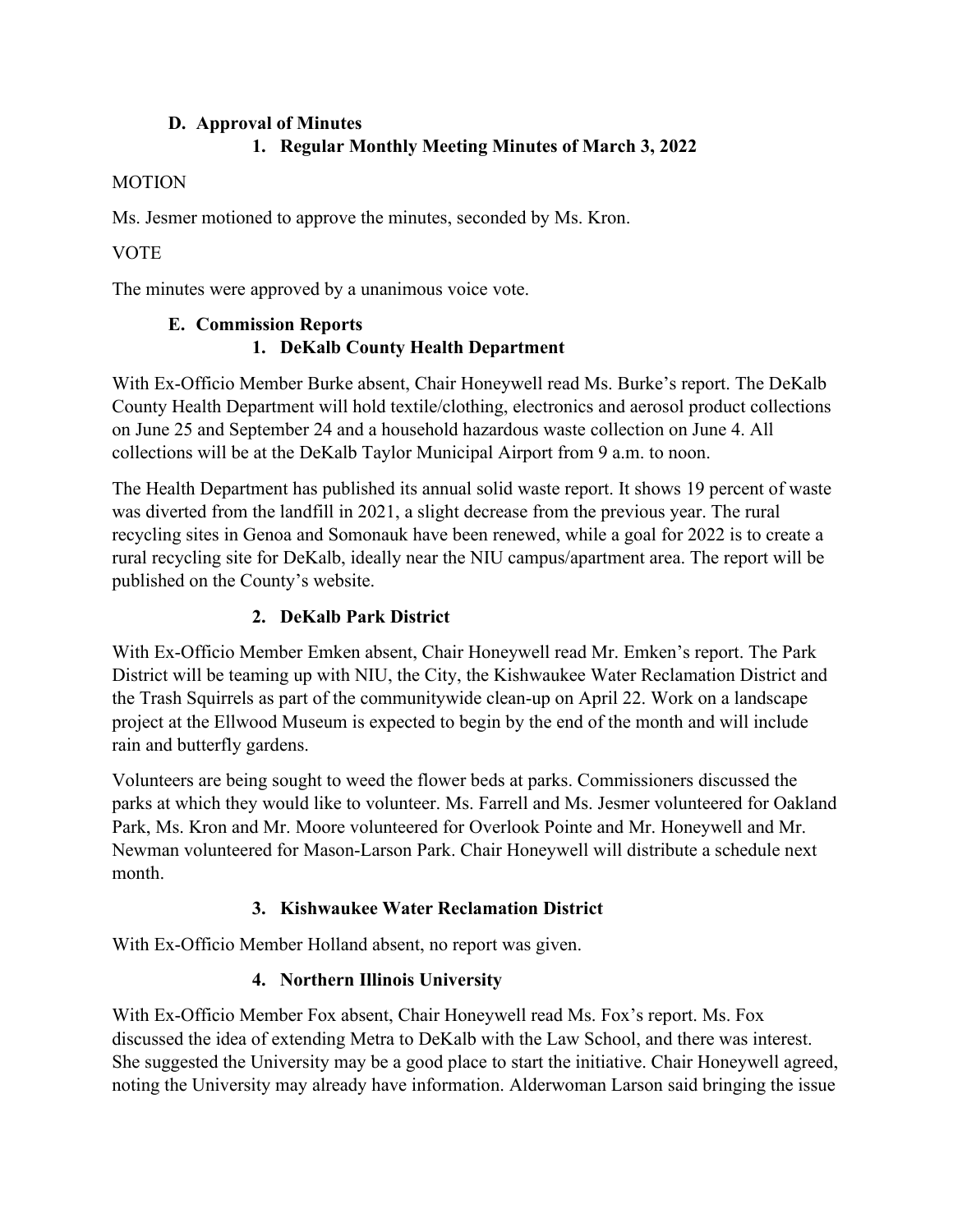to the City Council could give it some weight, and that the Commission should stress the economic development potential.

## **5. City Staff Liaison**

Mr. Zak reported Public Works is recycling items ahead of the demolition of the Hunter Hillcrest shopping center. 352 solar panels have been installed at Sisler's Ice, another 324 are being installed at Pen's Point Market and Kohl's is expected to do a solar project this summer. The AMC Theatre has added four electrical vehicle charging stations, and there is a plan to reuse the vacant St. Mary's Hospital building by renovating it into an apartment building. Mr. Zak also shared a photo of new signs discouraging litter that have been posted downtown. Ms. Jesmer suggested putting up signs with penalty for littering. Alderwoman Larson said enforcement of the fine would be challenging given the more serious crime the Police Department is addressing. Commissioners said the sign could still be a deterrent. Mr. Zak will check what the littering fines are in the City. Ms. Kron asked for an update on a resident who had concerns about the brightness of a nearby sign. Mr. Zak will check with the Building and Code Department.

### **F. New Business**

# **1. Park District and flower beds**

Nothing further was discussed here.

# **2. Windblown trash from garbage collection**

Chair Honeywell said trash blowing from garbage containers is a problem. Ms. Farrell said LRS is upgrading their lids, and Chair Honeywell said the Commission may want to look into the issue when the garbage contract comes up for renewal.

Ms. Jesmer asked if dumpsters can be emptied more regularly. Mr. Zak shared overflowing dumpsters are already against code and the Building and Code Department writes citations for violations. Alderwoman Larson said the effectiveness of the citations is limited since some property owners see the fine as a cost of doing business.

## **3. September STEM Café event**

Chair Honeywell said the event will be on climate change in our backyard. The speaker has not yet been selected. Ms. Jesmer said Joyce Martin, who has greatly reduced her carbon load, would make an interesting speaker. Ms. Kron notes STEM Café speakers are required to be NIU professors.

## **G. Old Business**

# **1. Sustainability plan updates and ideas**

Chair Honeywell said a survey that has been posted online by Professor Schuller's students has received 42 responses. A link to the survey will be provided for the Commission's use. The students will compile the results by April 22 before meeting with Chair Honeywell on May 3. Even after the student's work is complete, the survey will remain active. Ms. Kron asked if Courtney Gallaher's students will be able to help with writing the plan in the fall. Chair Honeywell will check on that.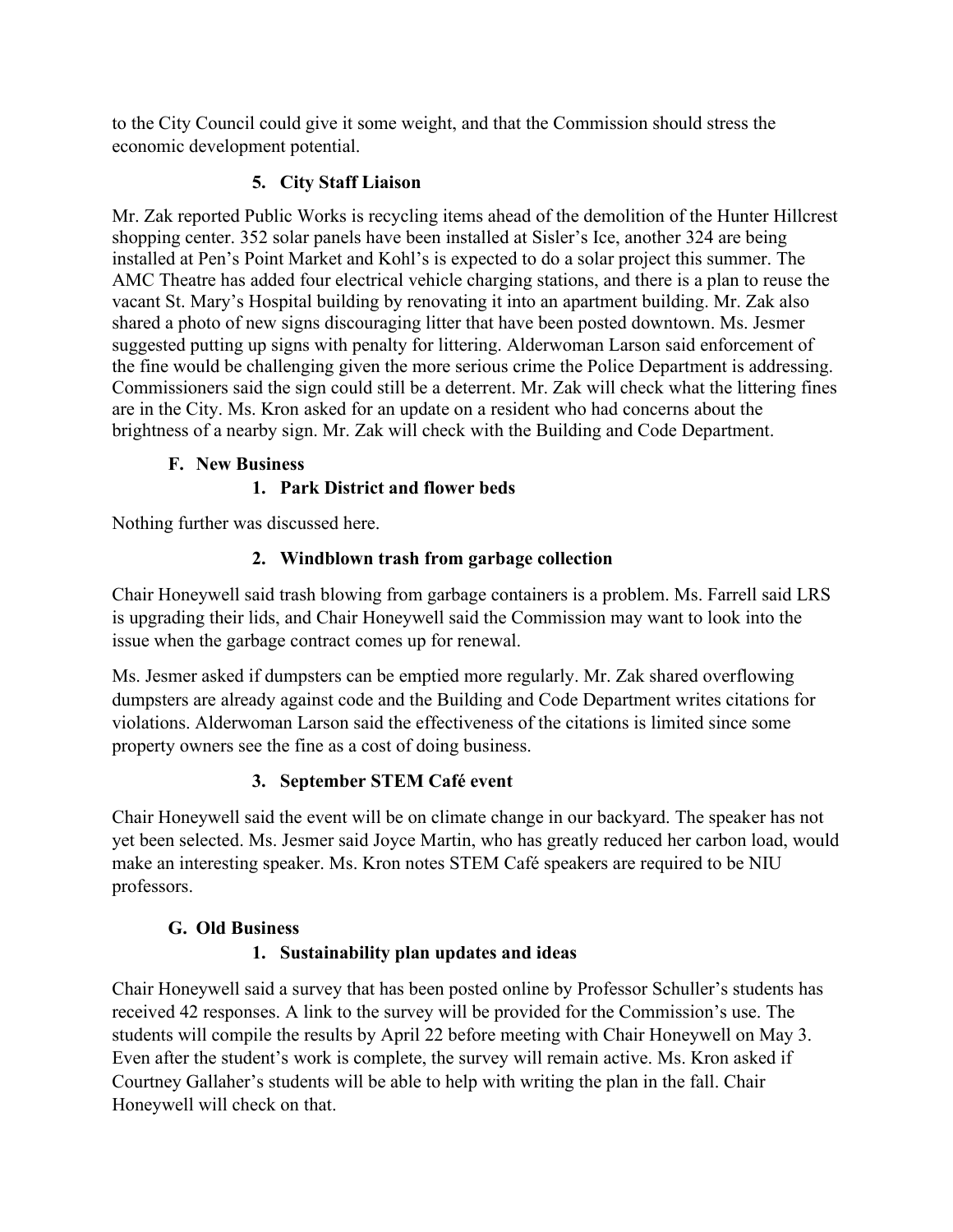## **2. Future 2022 CEC presentations—May 19th event on trees**

It was shared that the presentation on planting native trees will be at 7 p.m May 19 at the DeKalb Public Library.

## **3. Next articles for Daily Chronicle**

Mr. Moore will be doing the next article on native trees. Mr. Newman will prepare an article for June on the proper disposal of grease. He noted there have been several sewer backups caused by pouring grease down the drain and grease can leak into the storm sewers, hurting wildlife.

## **4. Bees/information from Dan Kenney**

Ms. Kron shared that Dan Kenney does not have time to help create a community beehive but provided contact information for someone who can help. Chair Honeywell will contact that person.

### **5. Earth Day event**

Chair Honeywell recommended Commission members sign up individually for the communitywide clean-up on April 22. Ms. Jesmer shared that 36 people have signed up for the Trash Squirrel's April 9 clean-up.

## **6. Monarch festival?**

Chair Honeywell said Mr. Emken had a good idea to combine the Monarch Festival with Movies in the Park, Fourth of July or Music at the Mansion. Ms. Kron said there would not be enough time at the movie, and Mr. Newman said monarchs would be in the area on the Fourth of July. Commissioners discussed the need to find a business to supply milkweed plants and creation of an informational flyer to be distributed with the milkweed plants. Alderwoman Larson suggested publishing a series of monarch events in the Commission's June article in case people miss the Fourth of July activities. Chair Honeywell said the online backpacks for grade school students and a news release could help with promotion. Alderwoman Larson suggested having a table at the annual barn tour since it is attended by a lot of children.

## **7. Updates on other issues**

Ms. Kron shared she is meeting with Mayor Cohen Barnes on April 8 to discuss a strategy for banning plastic bags countywide.

Chair Honeywell said Keagan Reynolds has been given information on possibly becoming the Commission's seventh member. Chair Honeywell also shared there is interest by some people to increase the setbacks required for solar farms as a way of preventing the construction of more of them and that the DeKalb County Planning and Zoning Commission will be taking the issue up